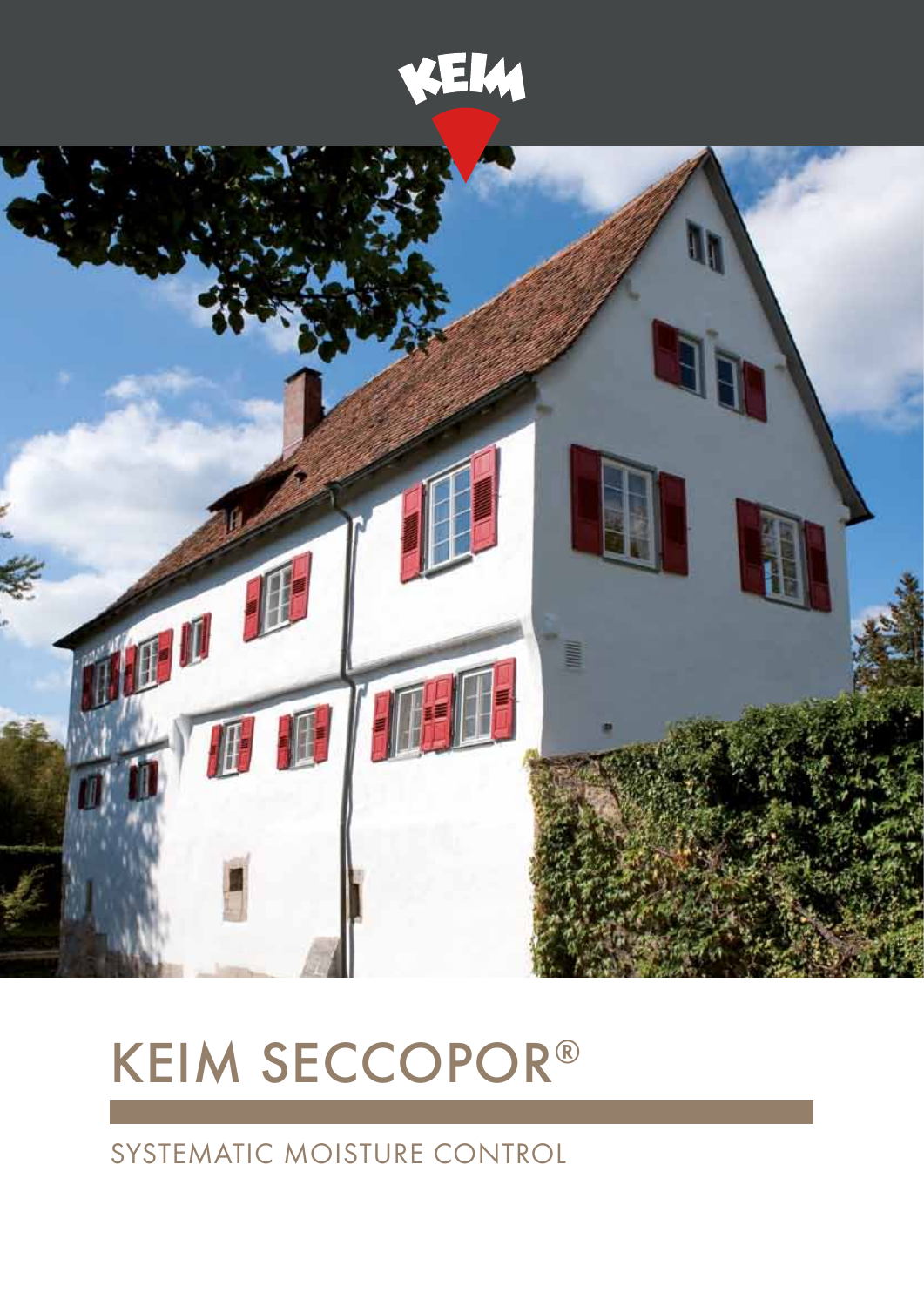

## Important are the pores!

#### Pores transport water

In nature, pores play an important role for the transport of moisture. Water can be transported up into the leaves of high trees by means of the capillary effect by countless tiny cavities.

Water-repellency prevents capillary transport Common renders are normally low-pore and also very hydrophobic. The capillary transport through the narrow pore spaces is prevented by this waterrepellent treatment. For this reason, water-repellent renders regulate their moisture content solely via the diffusion of water vapour. The moisture exchange thereby is very much decreased.

Seccopor uses both ways: The water vapour diffusion and the effective moisture transport through the capillaries. The capillary suction behaviour is optimally controlled by the specific use of macropores. Moreover, the macropores provide expansion room for possibly existing salts. By this the crystallization that would destroy the building material structure pressure is very much reduced.

The excellent moisture-equalizing properties of Seccopor lead to an optimal regulation of the air moisture in the room and thus reduce the mould risk.

Seccopor provides maximal moisture transport



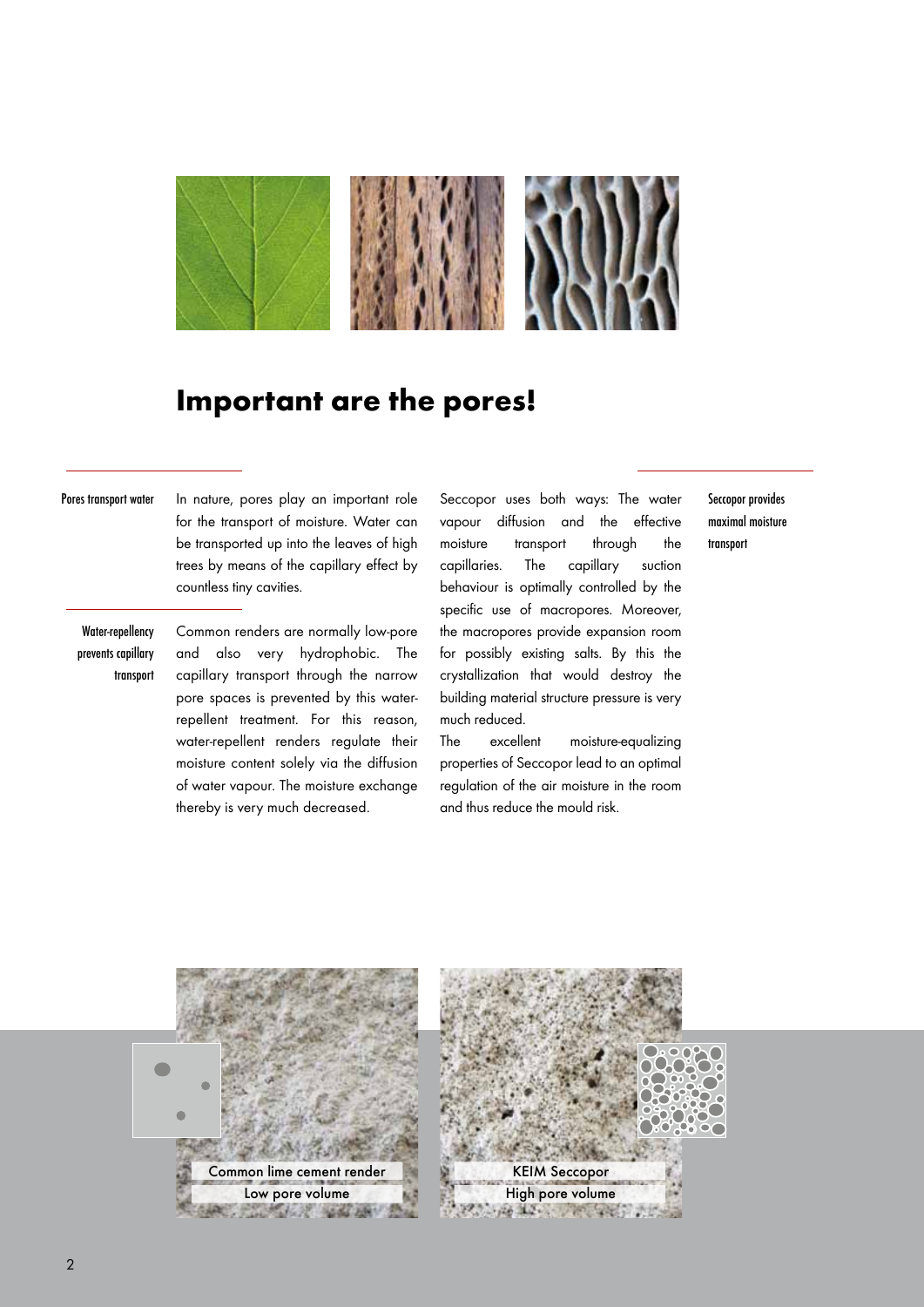## Controlled pore development with KEIM Seccopor®



Excellent moisture • Faster moisture transport than with common hydrophobic renders or restoration render systems • Optimal regulation of room air humidity • Reduced mould risk because the moisture is led away from the surface

Specific pore geometry

transport performance

Low-tension structure

High sulphateresistance

- • More solid than lime or loam renders
- • Very well suited for use in damp rooms and exterior spaces
- • Suitable for masonry with a low salt load (according to WTA\*-Technical Information on "Restoration render systems")
- Applicable even when the substrate is very moist

\*(WTA = International association for science and technology of building maintenance and monument preservation)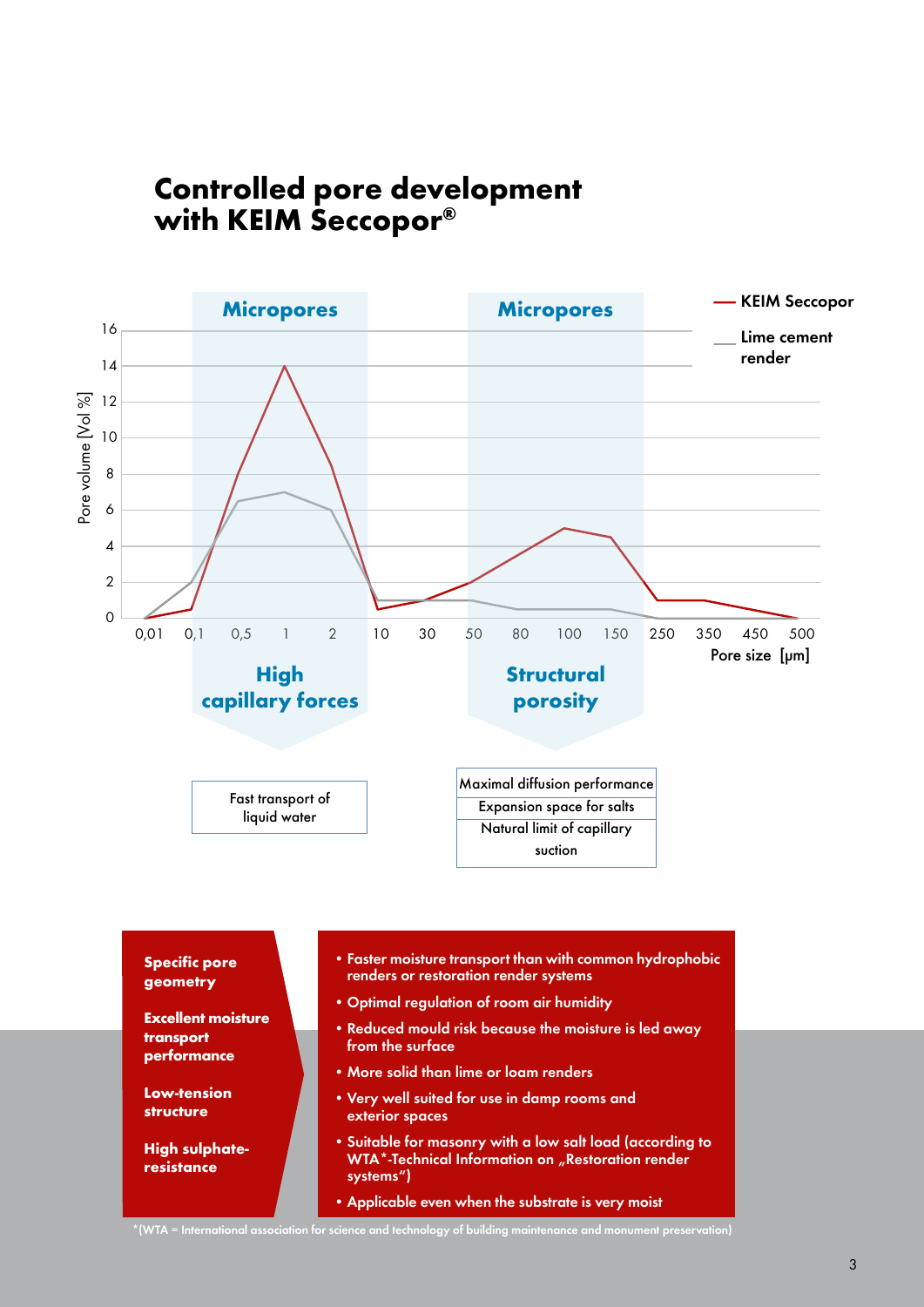#### Wet walls in old buildings? No problem with KEIM Seccopor®

Moisture can be caused by a lot of reasons and damages the building substance. Dense render systems only conceal the damage and lock the moisture and possible salts in the masonry. The slow water vapour diffusion way **Moisture** damages building substance

of a customary render is very much in contrast to the well water-absorbing or capillary-active masonry when it is very damp. The damage line increases by the strong water-repellency of sealing renders and the building substance that was sound before restoration measures is often times additionally damaged.

KEIM Seccopor provides a very good drying performance thanks to its particular porosity. In this way, Seccopor counteracts to a further rising of the moisture horizon in the masonry. And plus, Seccopor can be applied to Problem solver KEIM Seccopor

masonry with high moisture degrees without having to perform complex drying measures before.

Seccopor is even ideal for masonry that was damaged by flooding. \*

Another benefit: KEIM Seccopor is like a buffer on the wall in rooms suceptible to mould growth due to higher room air moisture or condensed water such as bathroom, kitchen or cellar.

\*Seccopor does not eliminate the causes of moisture penetration and is therefore no replacement for a sealing.

For functional reasons, visible damp stains and salt efflorescences may occur in individual cases, however, they will not impair the durability of the render.



Unique drying behaviour

No rising moisture in the masonry

High sorption capacity

Natural regulation of room air moisture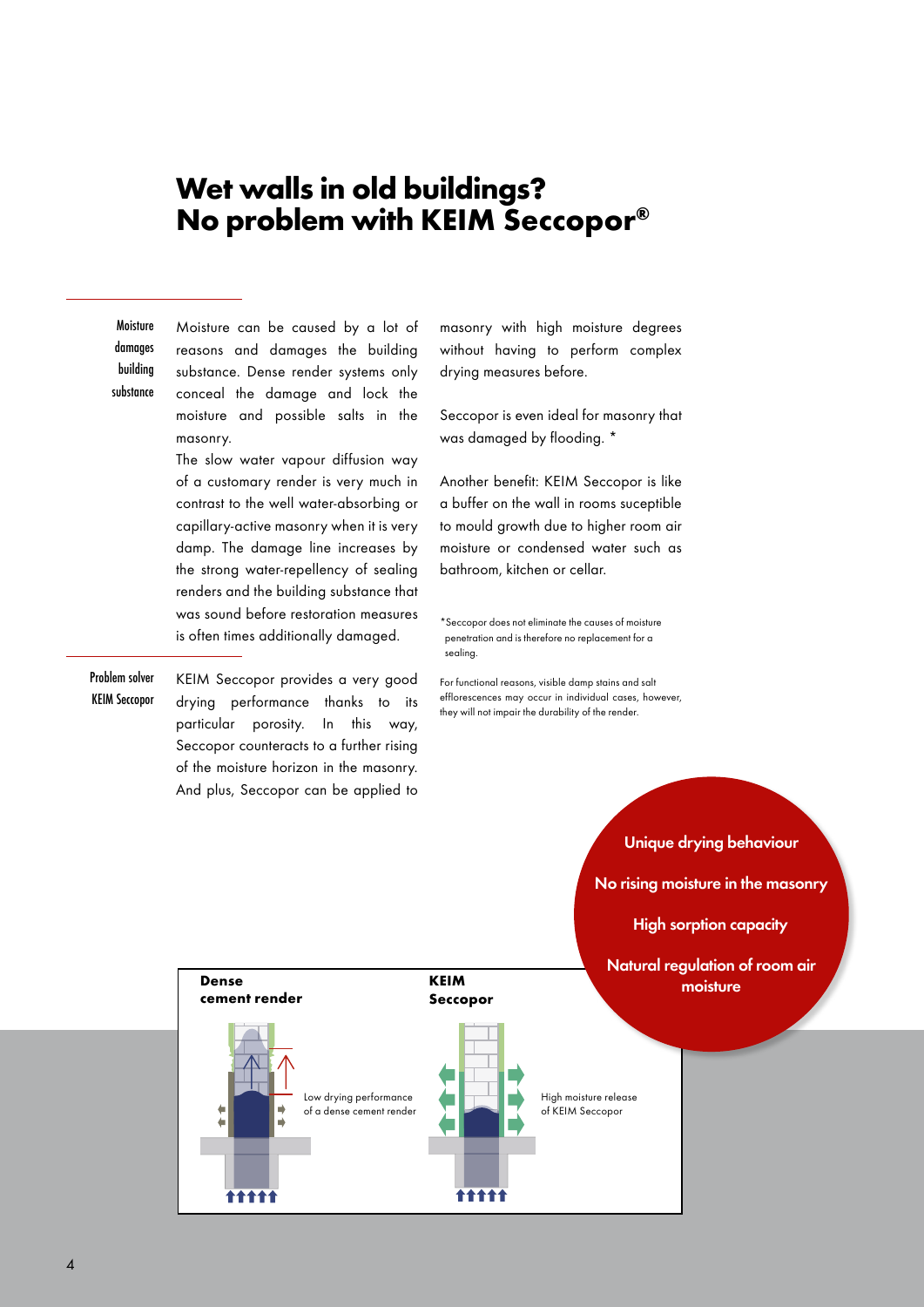## Restoration of seriously moisture-damaged wall surfaces



Castle Solitude near Stuttgart





Before **After the restoration with Seccopor**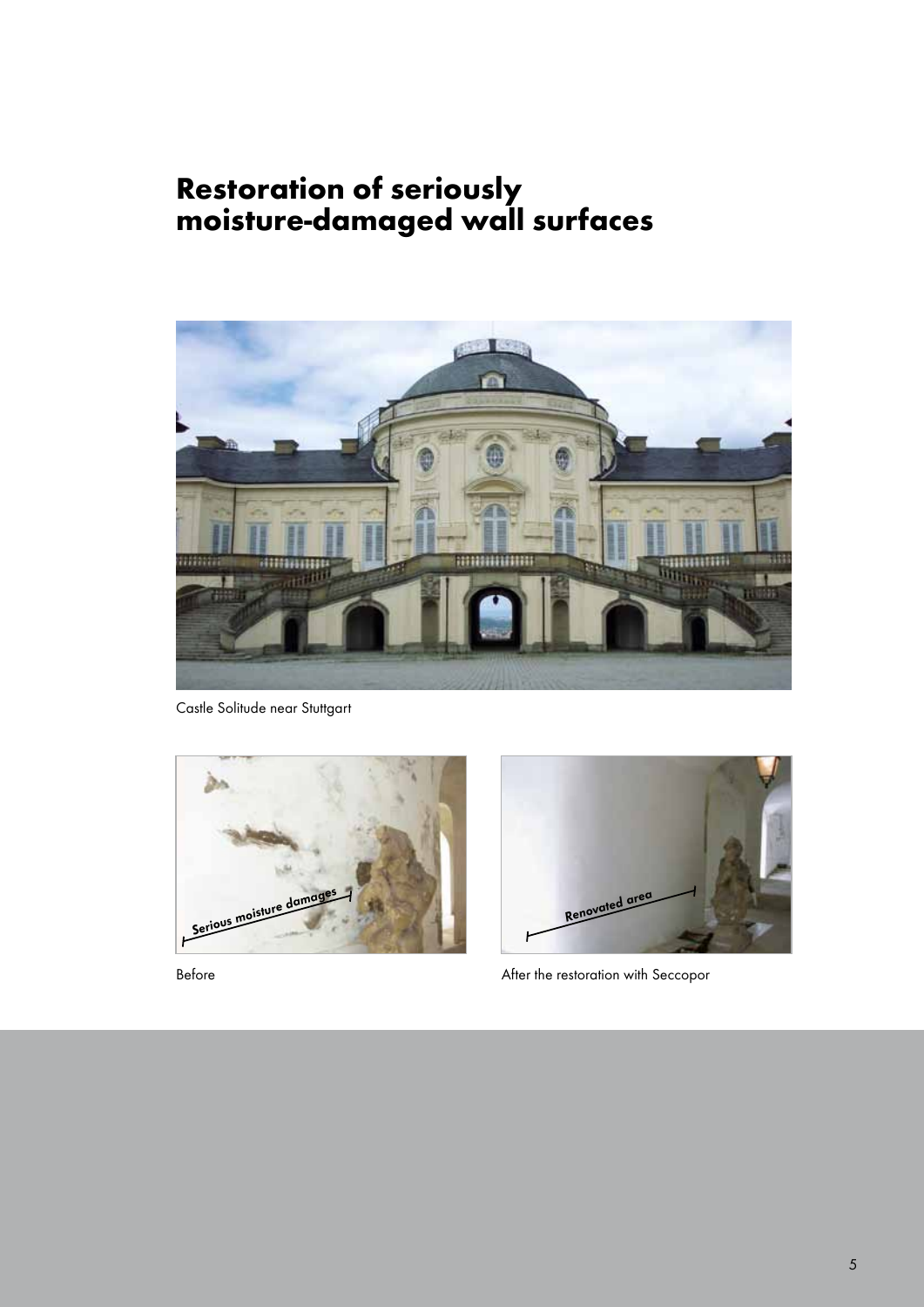## KEIM Seccopor® – Processing

#### 1

Remove crumbly render and clean the substrate.



#### 3

Machine application: It is recommended to use a remixer.



5

Rub down flat.





Application of top coat render.





Manual application: Mixing time must be observed!

2



Apply render.

4



Prepare the surface with a grid-float before application of top coat render.

6



Pre-felt the top coat

8

with a coarse sponge and finish with a fine sponge.

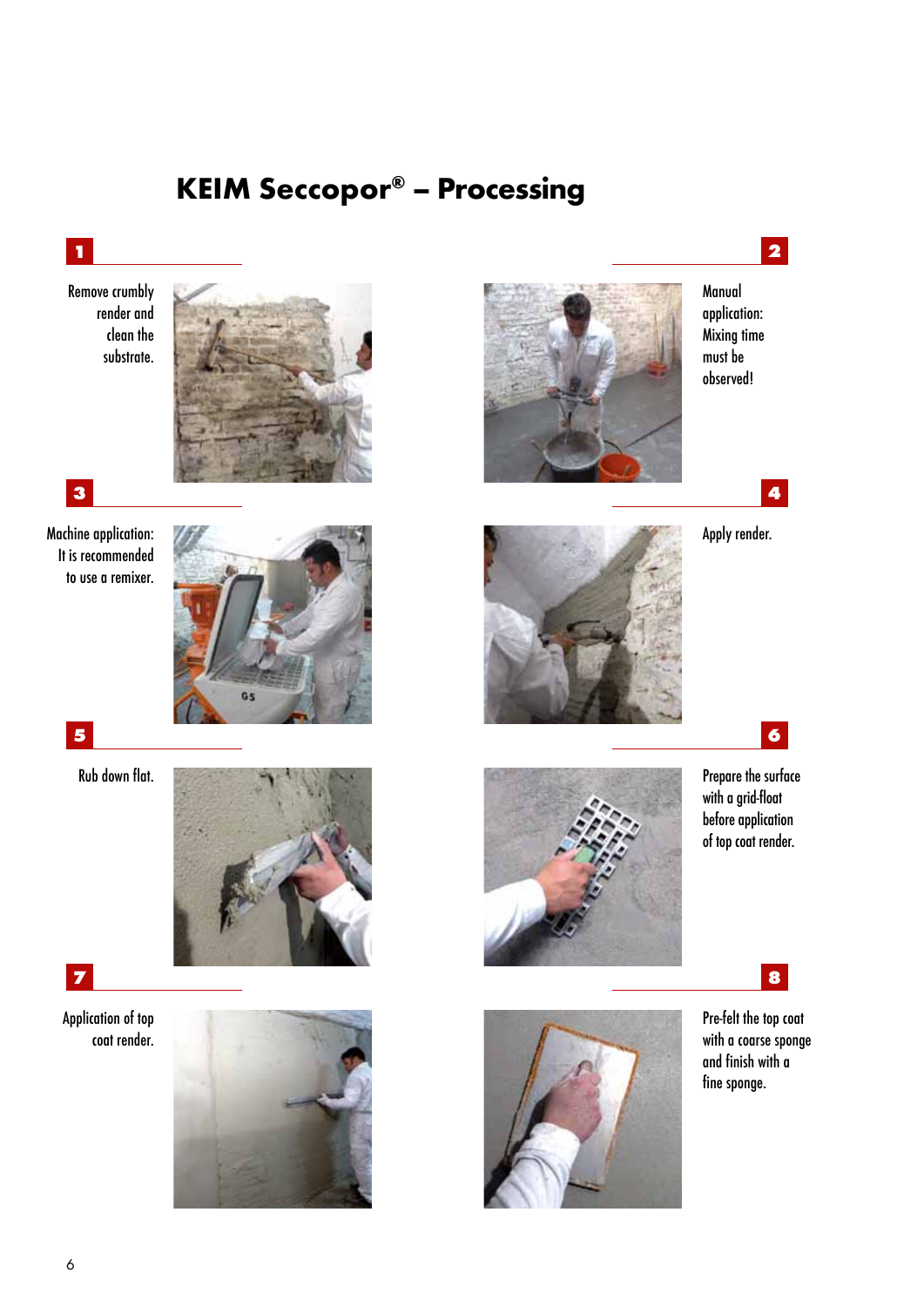# KEIM Seccopor® –

Design detail exterior plinth



\*AGL (above ground level)

|                            | <b>Product</b>                 | <b>Type of render</b><br>or paint                  | <b>Application</b>                                                                                                                                                         |
|----------------------------|--------------------------------|----------------------------------------------------|----------------------------------------------------------------------------------------------------------------------------------------------------------------------------|
| <b>Base coat</b><br>render | <b>KEIM</b><br>Seccopor-Grosso | <b>Base render</b>                                 | For interior and exterior use even<br>on moisture-laden masonry.<br>Total thickness at least 20 mm.<br>To regulate room air moisture on<br>unladen masonry at least 10 mm. |
| <b>Top coat</b><br>render  | <b>KEIM</b><br>Seccopor-Grosso | Render coarse 2.0 mm                               | Interior and exterior; render thick-<br>ness at least 10 mm up to max. 20<br>mm per layer.                                                                                 |
|                            | <b>KEIM</b><br>Seccopor-Fino   | Render fine 0.6 mm<br>(natural-white)              | Interior and exterior; render thick-<br>ness at least 5 mm up to max. 7<br>mm per layer.                                                                                   |
| <b>Paint coat</b>          | <b>KEIM</b><br>Purkristalat    | 2-Component silicate paint                         | Exterior                                                                                                                                                                   |
|                            | <b>KEIM</b><br>Unikristalat    | 1-Component silicate paint<br>without dispersion   | Exterior                                                                                                                                                                   |
|                            | <b>KEIM</b><br>Granital*       | Silicate emulsion paint                            | Exterior                                                                                                                                                                   |
|                            | <b>KEIM</b><br>Ecosil-ME       | Highly scrub-resistant<br>universal silicate paint | Interior                                                                                                                                                                   |
|                            | <b>KEIM</b><br><b>Biosil</b>   | Silicate emulsion paint for<br>healthy living      | Interior                                                                                                                                                                   |

\* Only recommended when the salt load is low.